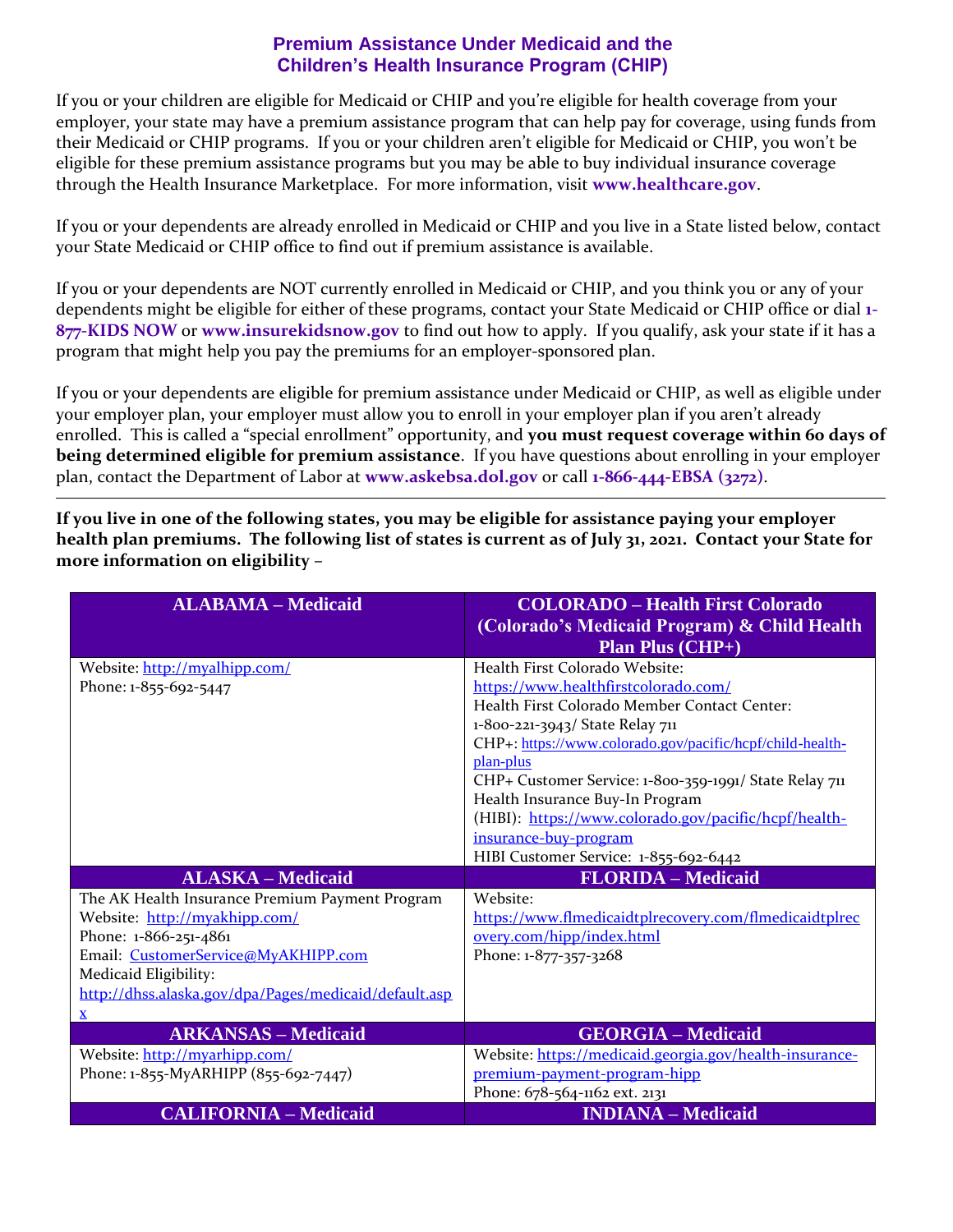| Website:                                        | Healthy Indiana Plan for low-income adults 19-64 |
|-------------------------------------------------|--------------------------------------------------|
| Health Insurance Premium Payment (HIPP) Program | Website: http://www.in.gov/fssa/hip/             |
| http://dhcs.ca.gov/hipp                         | Phone: 1-877-438-4479                            |
| Phone: 916-445-8322                             | All other Medicaid                               |
| Email: hipp@dhcs.ca.gov                         | Website: https://www.in.gov/medicaid/            |
|                                                 | Phone 1-800-457-4584                             |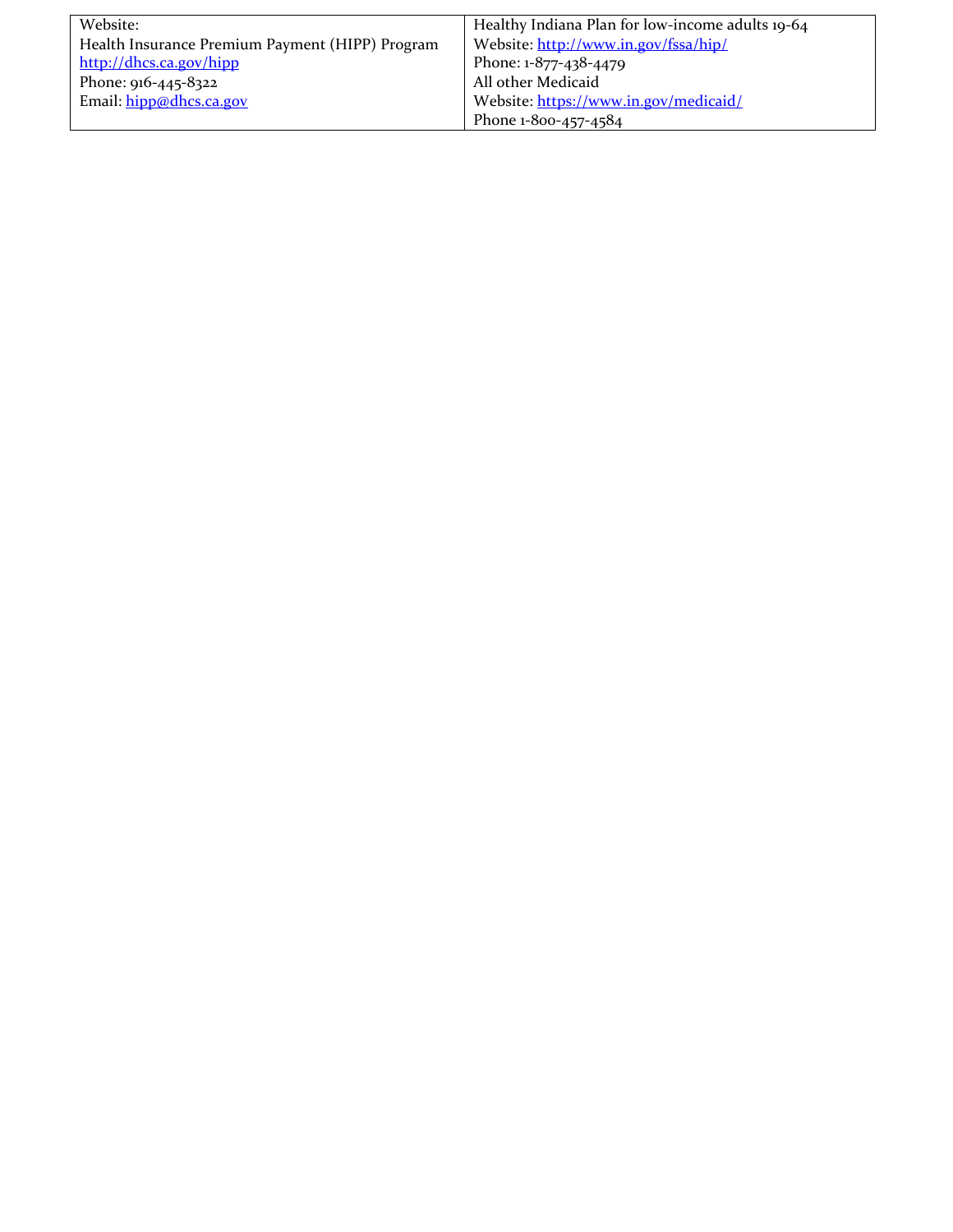| <b>IOWA</b> – Medicaid and CHIP (Hawki)                   | <b>MONTANA - Medicaid</b>                              |
|-----------------------------------------------------------|--------------------------------------------------------|
| Medicaid Website:                                         | Website:                                               |
| https://dhs.iowa.gov/ime/members                          | http://dphhs.mt.gov/MontanaHealthcarePrograms/HIP      |
| Medicaid Phone: 1-800-338-8366                            | $\overline{P}$                                         |
| Hawki Website:                                            | Phone: 1-800-694-3084                                  |
| http://dhs.iowa.gov/Hawki                                 |                                                        |
| Hawki Phone: 1-800-257-8563<br><b>HIPP Website:</b>       |                                                        |
| https://dhs.iowa.gov/ime/members/medicaid-a-to-z/hipp     |                                                        |
| HIPP Phone: 1-888-346-9562                                |                                                        |
| <b>KANSAS - Medicaid</b>                                  | <b>NEBRASKA - Medicaid</b>                             |
| Website: https://www.kancare.ks.gov/                      | Website: http://www.ACCESSNebraska.ne.gov              |
| Phone: 1-800-792-4884                                     | Phone: 1-855-632-7633                                  |
|                                                           | Lincoln: 402-473-7000                                  |
|                                                           | Omaha: 402-595-1178                                    |
| <b>KENTUCKY - Medicaid</b>                                | <b>NEVADA - Medicaid</b>                               |
| Kentucky Integrated Health Insurance Premium Payment      | Medicaid Website: http://dhcfp.nv.gov                  |
| Program (KI-HIPP) Website:                                | Medicaid Phone: 1-800-992-0900                         |
| https://chfs.ky.gov/agencies/dms/member/Pages/kihipp.aspx |                                                        |
| Phone: 1-855-459-6328<br>Email: KIHIPP.PROGRAM@ky.gov     |                                                        |
|                                                           |                                                        |
| KCHIP Website: https://kidshealth.ky.gov/Pages/index.aspx |                                                        |
| Phone: 1-877-524-4718                                     |                                                        |
|                                                           |                                                        |
| Kentucky Medicaid Website: https://chfs.ky.gov            |                                                        |
| <b>LOUISIANA - Medicaid</b>                               | <b>NEW HAMPSHIRE - Medicaid</b>                        |
| Website: www.medicaid.la.gov or www.ldh.la.gov/lahipp     | Website: https://www.dhhs.nh.gov/oii/hipp.htm          |
| Phone: 1-888-342-6207 (Medicaid hotline) or 1-855-618-    | Phone: 603-271-5218                                    |
| 5488 (LaHIPP)                                             | Toll free number for the HIPP program: 1-800-852-3345, |
| <b>MAINE - Medicaid</b>                                   | ext. 5218<br><b>NEW JERSEY - Medicaid and CHIP</b>     |
| <b>Enrollment Website:</b>                                | Medicaid Website:                                      |
| https://www.maine.gov/dhhs/ofi/applications-forms         | http://www.state.nj.us/humanservices/                  |
| Phone: 1-800-442-6003                                     | dmahs/clients/medicaid/                                |
| TTY: Maine relay 711                                      | Medicaid Phone: 609-631-2392                           |
|                                                           | <b>CHIP Website:</b>                                   |
| Private Health Insurance Premium Webpage:                 | http://www.njfamilycare.org/default.aspx or            |
| https://www.maine.gov/dhhs/ofi/applications-forms         | http://www.njfamilycare.org/index.html                 |
| Phone: 1-800-977-6740.                                    | CHIP Phone: 1-800-701-0710                             |
| TTY: Maine relay 711                                      |                                                        |
| <b>MASSACHUSETTS - Medicaid and CHIP</b>                  | <b>NEW YORK - Medicaid</b>                             |
| Website: https://www.mass.gov/info-details/masshealth-    | Website:                                               |
| premium-assistance-pa                                     | https://www.health.ny.gov/health_care/medicaid/        |
| Phone: 1-800-862-4840                                     | Phone: 1-800-541-2831                                  |
| <b>MINNESOTA - Medicaid</b>                               | <b>NORTH CAROLINA - Medicaid</b>                       |
| Website:                                                  | Website: https://medicaid.ncdhhs.gov/                  |
| https://mn.gov/dhs/people-we-serve/children-and-          | Phone: 919-855-4100                                    |
| families/health-care/health-care-programs/programs-       |                                                        |
| and-services/other-insurance.jsp                          |                                                        |
| Phone: 1-800-657-3739                                     |                                                        |
| <b>MISSOURI-Medicaid</b>                                  | <b>NORTH DAKOTA - Medicaid</b>                         |
| Website:                                                  | Website:                                               |
| http://www.dss.mo.gov/mhd/participants/pages/hipp.ht      | http://www.nd.gov/dhs/services/medicalserv/medicaid/   |
| <u>m</u>                                                  | Phone: 1-844-854-4825                                  |
| Phone: 573-751-2005                                       |                                                        |
| <b>OKLAHOMA - Medicaid and CHIP</b>                       | <b>UTAH</b> - Medicaid and CHIP                        |